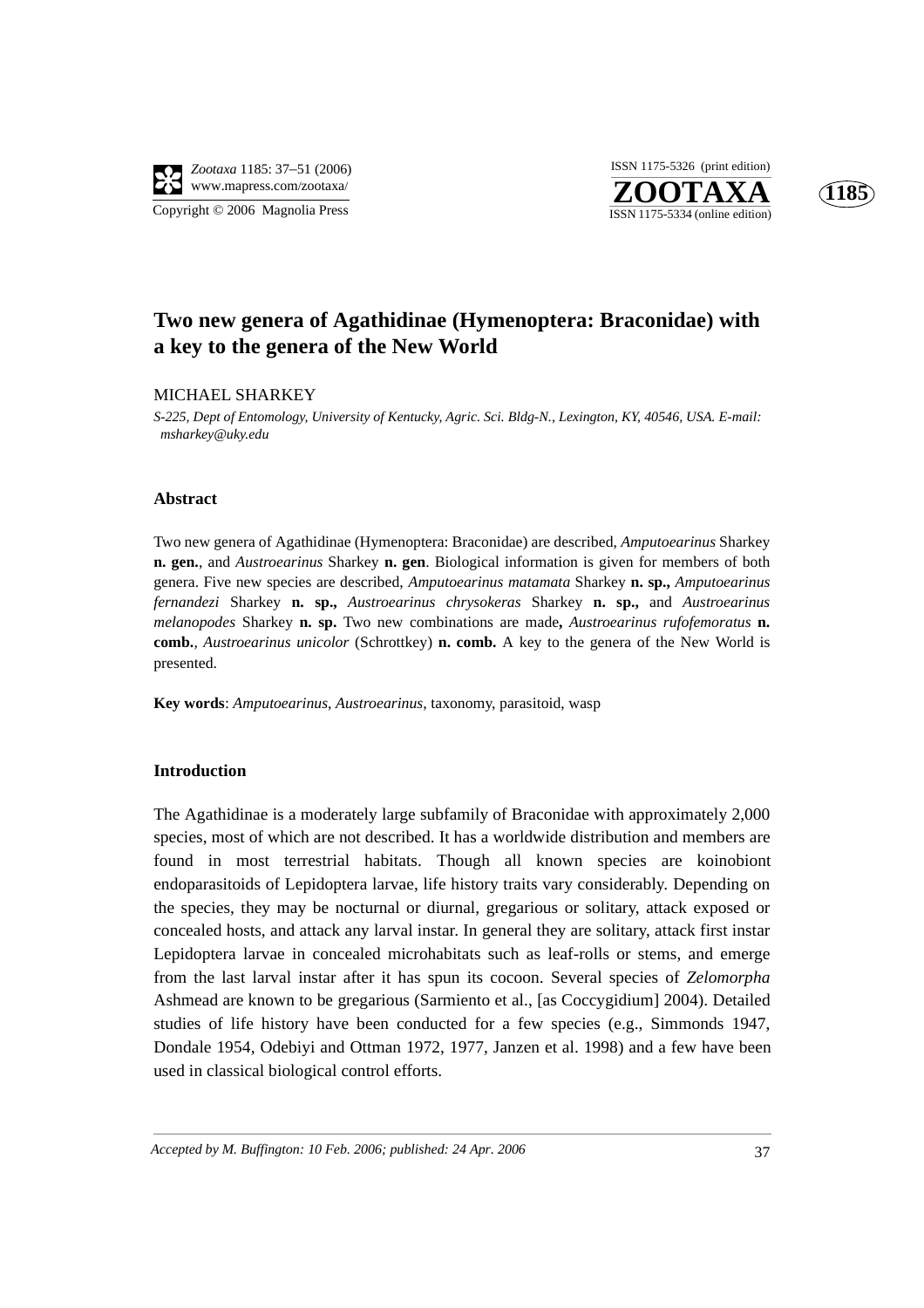**ZOOTAXA** Currently there are about 50 genera recognized (Sharkey 1992). The history of higher classification of the Agathidinae is summarized in Sharkey (1992) who also proposed a tribal-level classification based on ground-plan coding.

> The purposes of this paper are to describe two new genera from the New World and some of their constituent species. These are being justified from a phylogenetic perspective in a forthcoming paper (Sharkey et al., in prep).

#### **Methods**

Morphological terminology is based on Sharkey and Wharton (1997).

Abbreviations for collections: **AEI**, American Entomological Institute, Gainesville, Florida, USA. Dr. David Wahl. **CNCI**, Canadian National Collection of Insects, Ottawa. Dr. Henri Goulet. **EMUS**, Utah State University, Logan, Utah, Dr. James Pitts. **HIC**, Hymenoptera Institute Insect Collection. University of Kentucky, Lexington, Kentucky, USA, Dr. Mike Sharkey. **IAvH**, Instituto Alexander von Humboldt, Villa de Leyva, Colombia, Ms. Diana Arias. **INBC**, Instituto Nacional de Biodiversidad, Santo Domingo, Costa Rica, Ms. Carolina Godoy. **RMNH**, Nationaal Natuurhistorisch Museum, Leiden, Netherlands. Dr. Kees van Achterberg. **USNM**, United States National Museum, Washington, D.C., Dr. David Smith.

#### **Key to the New World Genera of Agathidinae**

This key incorporates changes in generic concepts that have occurred since Sharkey's 1997 key, e.g., Sarmiento and Sharkey (2005), Pucci and Sharkey (2004). It also includes several changes that are the result of a cladistic analysis of agathidine genera (Sharkey et al., in prep.). Figure numbers in square brackets refer to those in Sharkey (1997)

| 1.            |                                                                                                                                                                     |
|---------------|---------------------------------------------------------------------------------------------------------------------------------------------------------------------|
| $\frac{1}{2}$ |                                                                                                                                                                     |
| $2(1)$ .      | Ovipositor sheaths longer than half length of metasoma. Base of fore tarsal claw<br>usually (85%) pectinate, with a comb-like row of teeth [Fig. 20]. Gena elongate |
|               |                                                                                                                                                                     |
|               | Ovipositor sheaths shorter than half length of metasoma [Fig. 25]. Base of fore tar-                                                                                |
|               | sal claw not pectinate [Fig. 19]. Gena not elongate [as in Fig. 33] <i>Zelomorpha</i>                                                                               |
|               | Ashmead. [Note: Justification for the reinstatement of Zelomorpha is presented in                                                                                   |
|               | a cladistic analysis in Sharkey et al., in prep]                                                                                                                    |
| $3(2)$ .      |                                                                                                                                                                     |
| $\bar{a}$     |                                                                                                                                                                     |
| $4(3)$ .      | Propodeum are olate with fine granulate microsculpture in posterior are olae [Fig.                                                                                  |
|               |                                                                                                                                                                     |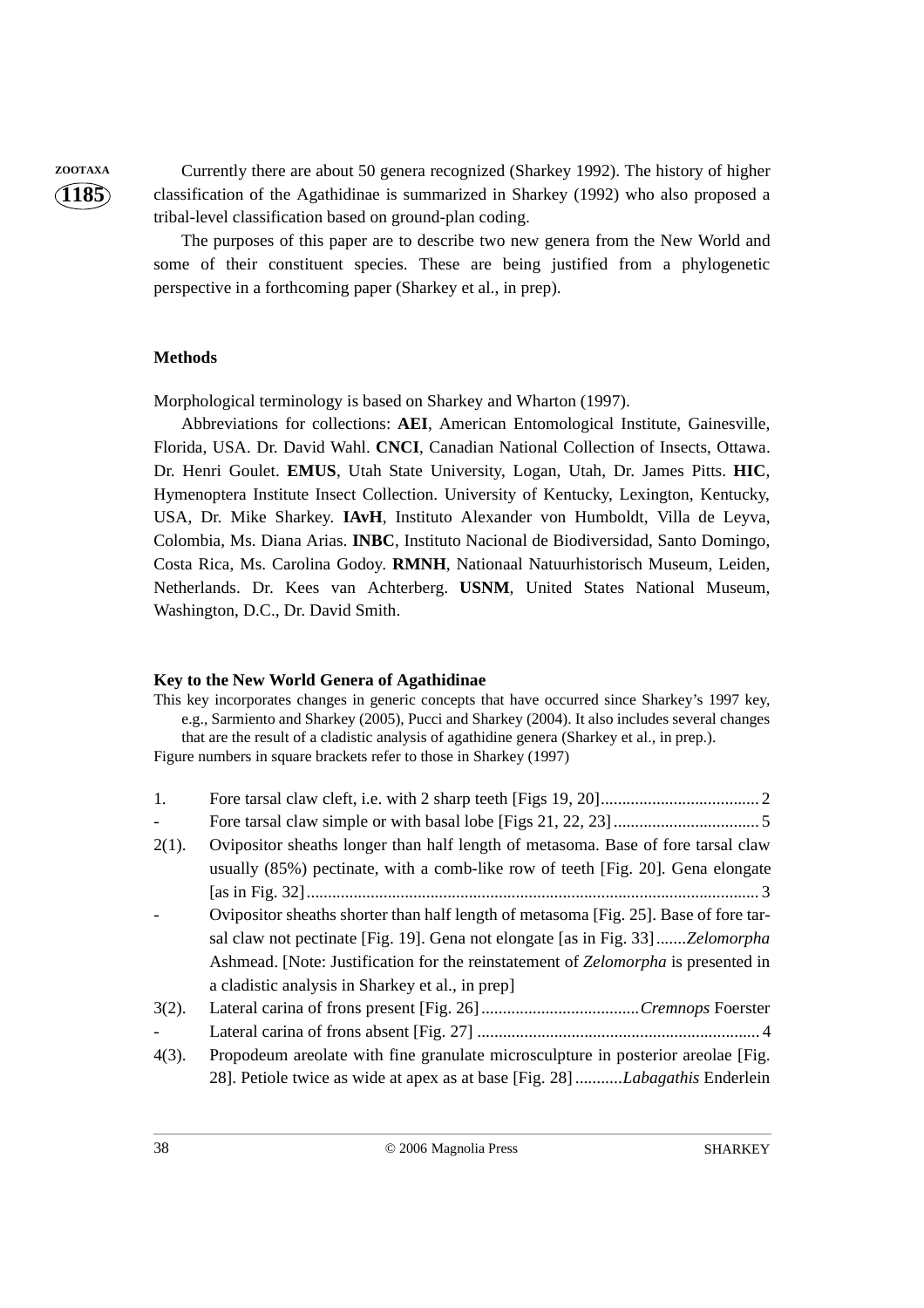|           | Propodeum areolate without granulate microsculpture [Fig. 29]. Petiole about as            | ZOOTAXA                |
|-----------|--------------------------------------------------------------------------------------------|------------------------|
|           | wide at apex as at base [Fig. 29]Zacremnops Sharkey and Wharton                            | $\langle 1185 \rangle$ |
| $5(1)$ .  |                                                                                            |                        |
|           |                                                                                            |                        |
| $6(5)$ .  | Tarsal claws simple [as in Fig. 23] Sesioctonus Viereck (in part)                          |                        |
|           |                                                                                            |                        |
| 7(6)      | Propleuron with projection (Fig. 2d). Ovipositor not longer than metasoma                  |                        |
|           |                                                                                            |                        |
|           |                                                                                            |                        |
|           |                                                                                            |                        |
| $8(5)$ .  | Labio-maxillary complex elongate (galea longer than wide and usually longer than           |                        |
|           |                                                                                            |                        |
|           | Labio-maxillary complex of normal dimensions (galea at most as long as wide and            |                        |
|           |                                                                                            |                        |
| $9(8)$ .  | Frons bordered laterally with groove [Fig. 35], Neotropical <i>Trachagathis</i> Viereck    |                        |
|           | Frons not bordered laterally with groove [Fig. 36], North and Central America. 10          |                        |
| $10(9)$ . | Strong transverse carina between hind coxae present [Fig. 38]; hind coxa and               |                        |
|           | metasoma separated by wide sclerite [Fig. 38] Bassus s.s. Fabricius (in part)              |                        |
|           | Strong transverse carina between hind coxae absent [Fig. 37]; hind coxa and meta-          |                        |
|           | soma sharing common foramen, or hind coxa and metasoma separated by narrow                 |                        |
|           |                                                                                            |                        |
|           | 11(10). Mandible thick; teeth of mandible round in cross-section, not flattened [Fig. 41]. |                        |
|           | Pegs at apex of hind tibia flattened, spoon-like (high magnification)                      |                        |
|           |                                                                                            |                        |
|           | Mandible thin; teeth of mandibles flat in cross section [Fig. 42]. Pegs at apex of         |                        |
|           | hind tibia cone-shaped, not flattened at apex (high magnification)                         |                        |
|           |                                                                                            |                        |
| $12(8)$ . | Fore wing RS2 long and tubular [Fig. 11]. Ovipositor barely exerted                        |                        |
|           |                                                                                            |                        |
|           | Fore wing RS2 absent or weak [Figs 3, 4]; if present then ovipositor at least half as      |                        |
|           |                                                                                            |                        |
|           | 13(12). Fore wing venation much reduced, second submarginal cell open or absent; vein      |                        |
|           | RS not reaching wing margin [Figs 13, 15]. Propodeum granulate [Fig. 44]  14               |                        |
|           | Fore wing venation not greatly reduced, second submarginal cell open or closed,            |                        |
|           | never absent; vein RS usually complete, when incomplete there remains an apical            |                        |
|           | portion meeting wing margin [Figs 1-8]. Propodeum variable, usually (90%)                  |                        |
|           |                                                                                            |                        |
|           | 14(13). Tarsal claw with basal lobe [as in Fig. 22]. Combined discal + first submarginal   |                        |
|           | cell of fore wing present [Fig.15]  Plesiocoelus van Achterberg                            |                        |
|           | Tarsal claw simple, without basal lobe [as in Fig. 23]. Combined discal + first sub-       |                        |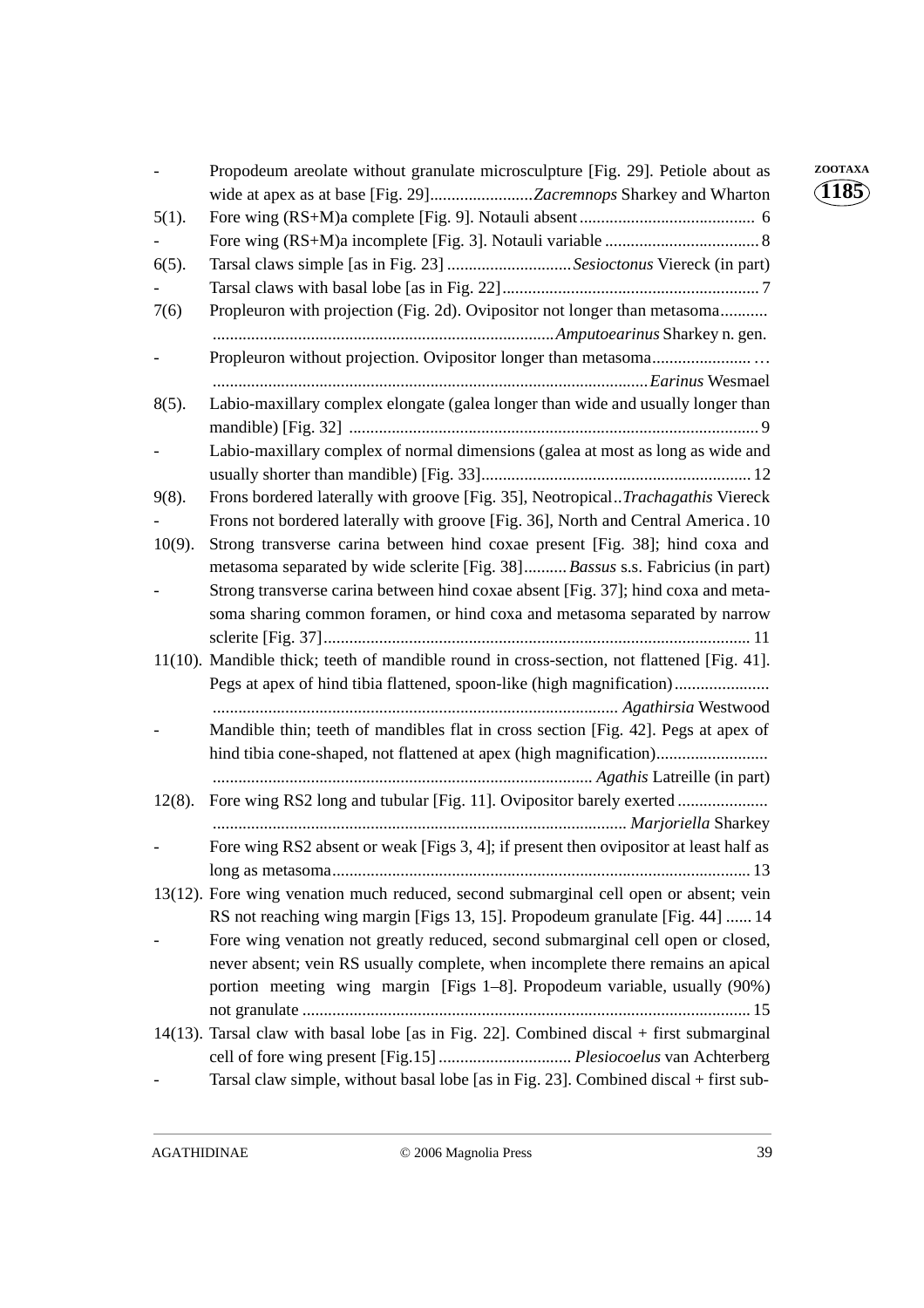| ZOOTAXA | marginal cell of fore wing absent [as in Fig. 13] Mesocoelus Schulz                              |
|---------|--------------------------------------------------------------------------------------------------|
| (1185)  |                                                                                                  |
|         |                                                                                                  |
|         | 16(15). Petiole with 2 dorsal carinae that do not meet medially [Fig. 46]. <i>Pharpa</i> Sharkey |
|         | Petiole usually (90%) without 2 dorsal carinae but if present then these meet medi-              |
|         |                                                                                                  |
|         |                                                                                                  |
|         |                                                                                                  |
|         | 18(17). Fore wing 2RS and r-m partly fused, thus second submarginal cell appearing peti-         |
|         | olate [Fig. 18]. Propleuron with distinct bump [Fig. 50]Zamicrodus Viereck                       |
|         | Fore wing 2RS and r-m separated by short but distinct 3RSa, thus second submar-                  |
|         | ginal cell not petiolate [Fig. 1]. Propleuron usually lacking distinct bump [as in               |
|         |                                                                                                  |
|         |                                                                                                  |
|         |                                                                                                  |
|         | 20(19). Petiole sculptured, at least in part [as in Fig. 40]. Tarsal claws with basal lobe       |
|         | [Figs 21, 22]. Hind tibia with apical pegs Bassus Fabricius (in part)                            |
|         | Petiole smooth [as in Fig. 39]. Tarsal claws simple, lacking basal lobe [Fig. 23].               |
|         |                                                                                                  |
|         | 21(20). Tarsal claws simple [as in Fig. 23] Sesioctonus Viereck (in part)                        |
|         |                                                                                                  |
|         | 22(21). Hind coxal cavities separated from metasomal foramen by wide sclerite [Fig. 52].         |
|         |                                                                                                  |
|         | Hind coxal cavities not separated from metasomal foramen [Fig. 54] or separated                  |
|         | by a very narrow sclerite [as in Fig. 37] Austroearinus Sharkey n. gen.                          |

## **Descriptive Section**

## **Method**

Species descriptions refer to the holotype female; variation in the paratypes, including males, is presented in parentheses.

## *Amputoearinus* **Sharkey n. gen.**

(Figs 1a, 2a–d, 3a–c)

## *Diagnosis*

*Amputoearinus* can be distinguished from all other agathidine genera with the following combination of characters: tarsal claws with a basal tooth; propleuron with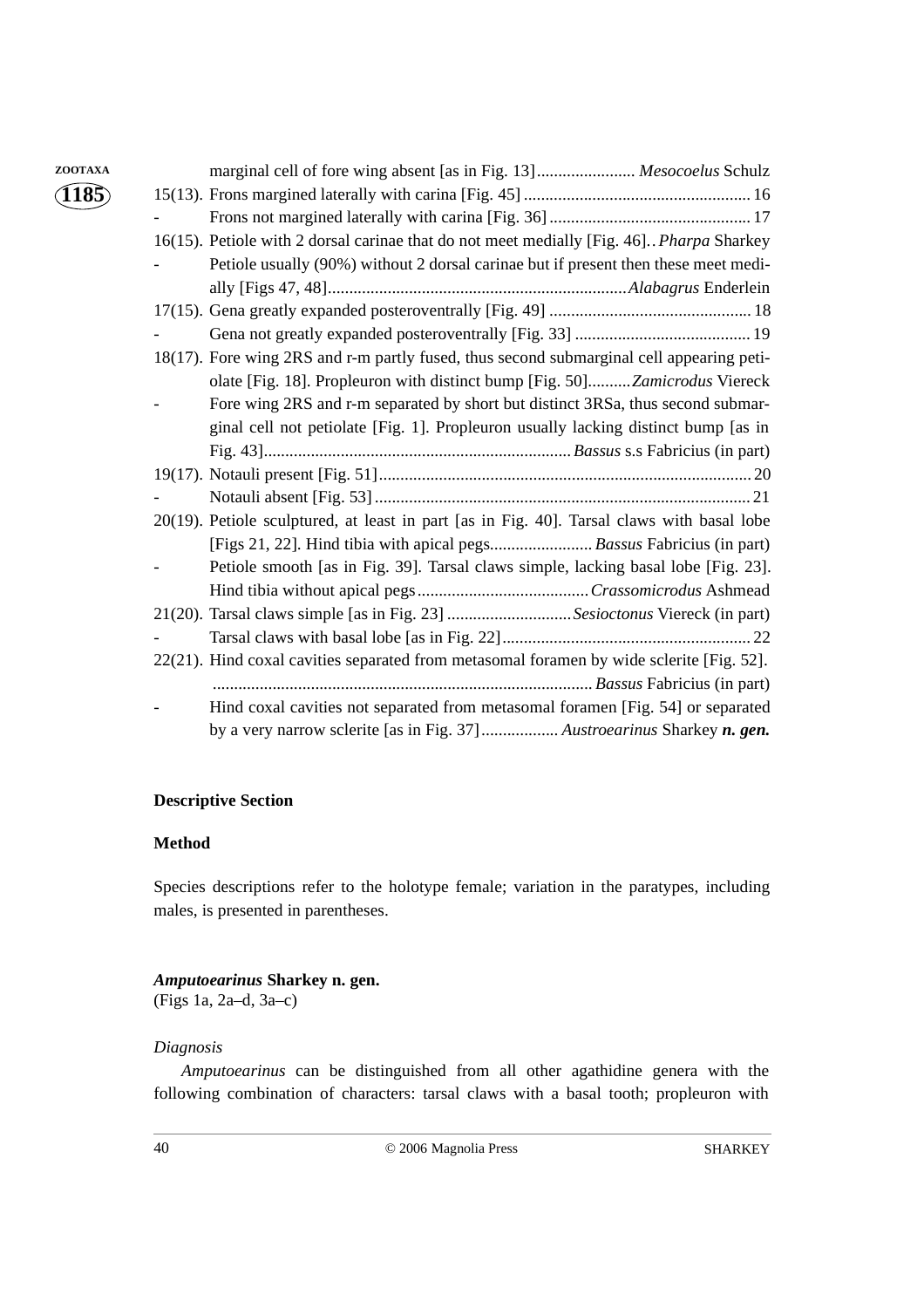ventromedial prominence; RS+M vein of fore wing complete (Fig. 1a); gena with acute **ZOOTAXA** posteroventral extension (Fig. 2b); ovipositor shorter than metasoma (Fig. 1a).

**1185**

## *Description*

*Head*: Lateral carina on frons absent (Fig. 2a); interantennal space with two prominences separated by shallow groove (Fig. 2a); gena extended ventroposteriorly into sharp prominence (Fig. 2b); labial palpus with four segments, third segment not reduced; apical antennomere acute; antennal insertion bordered anteriorly, medially, and laterally by elevated ridge. *Mesosoma*: Mesoscutum smooth; notauli lacking; posteroscutellar depression absent; propodeum from completely smooth to carinate with anterior transverse carina and with pair of longitudinal carinae enclosing median areola (Fig. 3c); propleuron with a projection at midheight which varies from a smooth swelling to a sharp cone-like projection (Fig. 2d); hind coxal cavities closed. *Legs*: Foretibia lacking pegs, foretarsal claws with quadrate basal lobe; basal lobe with tuft of pectination basally (Fig. 2c); midtibia with apical and medial pegs; hind tibia with apical pegs. *Wings*: Fore wing RS + M vein complete and tubular throughout (Fig. 1a); second submarginal cell triangular (Fig. 1a) to weakly quadrate; fore wing 3RSb straight; hind wing r and r-m crossveins absent; hind wing CUb absent even as spectral vein. *Metasoma*: Median tergites smooth, lacking carinae and sculpture (Figs 3a, b); median syntergite  $2 + 3$  with 3 transverse grooves delimiting four distinct regions (Fig. 3b); anterior region projecting posteromedially; penultimate region projecting anteromedially resulting in second region appearing in the shape of an hourglass when viewed dorsally; ovipositor mildly decurved, shorter than metasoma (Fig. 1a).

#### *Distribution*

Neotropical, from Costa Rica to southern extensions of the Amazon basin in Brazil and Bolivia.

#### *Species diversity*

Including the two described here, there are 16 species in the possession of the senior author, and likely at least twice that number are extant.

#### *Biology (Dan Janzen, pers. comm.)*

A specimen of an undescribed species (This is the species illustrated in figures 1a, 2a–d, and 3a–c.) from Guanacaste Province, Costa Rica, was reared from a microlepidopteran that appeared to be Elachistidae (Stenominae) feeding on a mature leaf of *Genipa americana* (Rubiaceae) and living under a thin silk web. The moth spun a sloppy white cocoon on February 1, 1995 in a fold of a leaf, and the agathidine cocoon was spun inside the moth cocoon, with the wasp larva emerging from the prepupal caterpillar. The wasp eclosed 7 days later, in what was the first half of the long dry season, a time of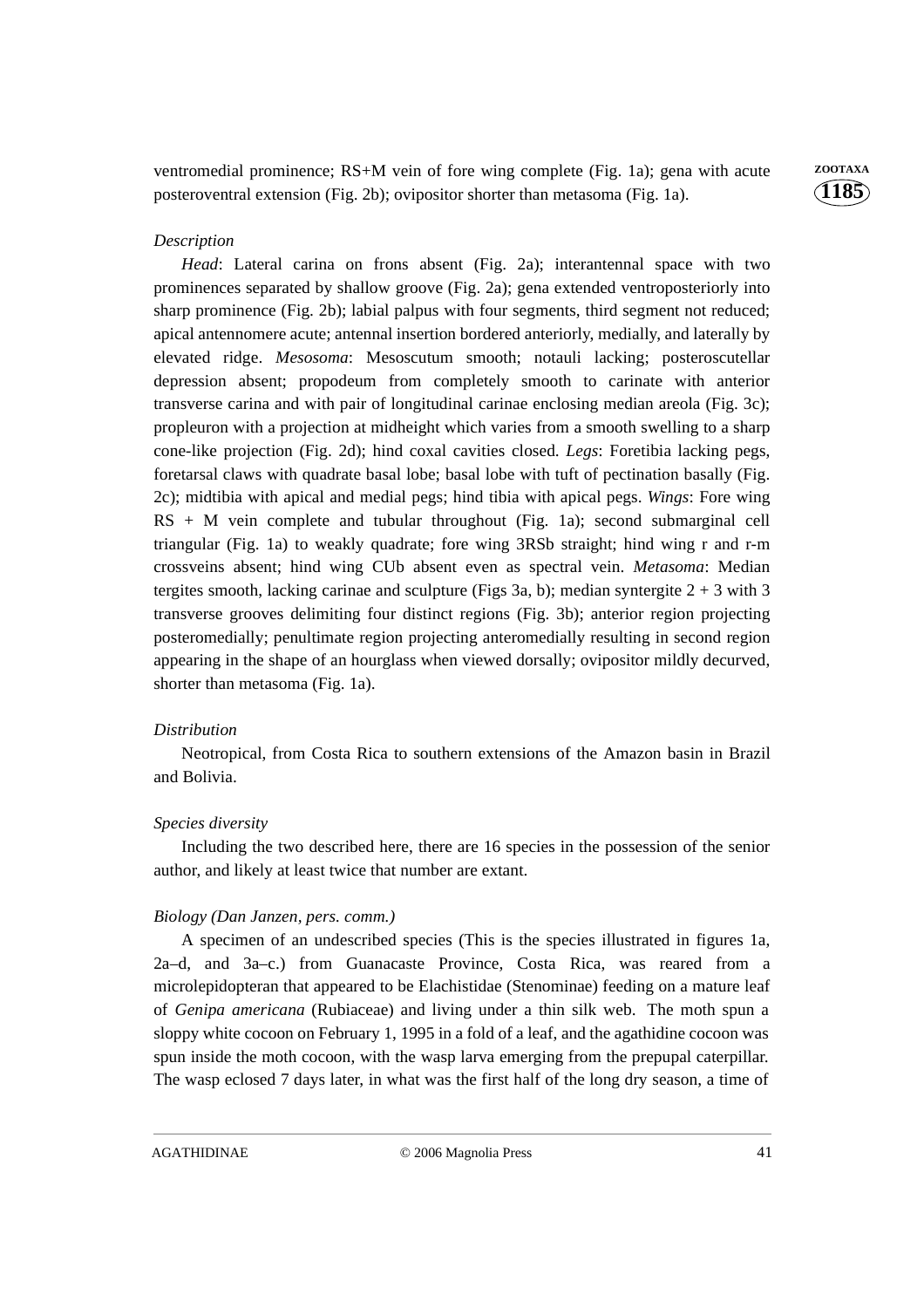**ZOOTAXA** year when caterpillars are exceptionally scarce in the dry forests of the Area de Conservacion Guanacaste (ACG). The site is 260 m elevation, Lat 10.89249 Long - 85.60336 and locally known as Alacran in Sector Santa Rosa of the ACG. The entire record may be found at http://janzen.sas.upenn.edu, refer to specimen number 92-SRNP-227.

## *Type species*

*Amputoearinus fernandezi* Sharkey n. sp.

## *Etymology*

From the Latin *amputo* which means amputate or amputation referring to the relatively short ovipositor possessed by species of this group when compared to *Earinus*. The name is masculine.



**FIGURE 1.** Lateral habitus photographs. a) *Amputoearinus* sp. b) *Austroearinus rufofemoratus.*

## *Amputoearinus matamata* **Sharkey n. sp.**

## *Diagnosis*

May be distinguished from all other known members of the genus with the following combination of characters: fore wing banded (yellow, black, yellow, black); median areola of metanotum well defined with sharp carinae laterally and posteriorly; projection of propleuron sharp, dorsoventrally flattened and wide, almost in the form of a transverse shelf.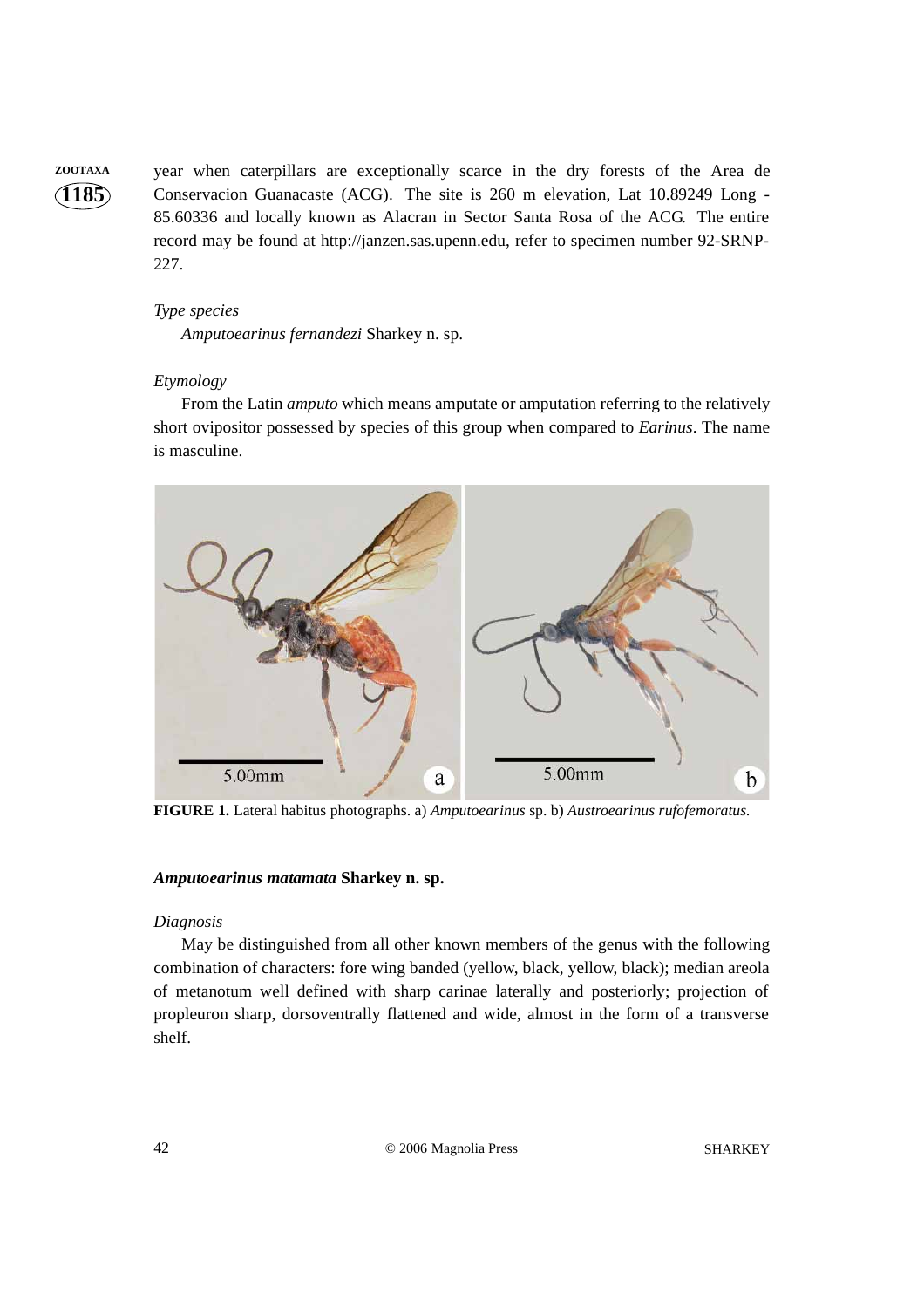#### *Description* **ZOOTAXA**

*Body length*. 7.1 (7.1–7.4) mm. *Head*. Antenna with 43 (43–45) flagellomeres; gena greatly extended ventrally (c.f. Fig. 2b). *Mesosoma.* Scutellar sulcus lacking longitudinal carinae; projection of propleuron sharp (c.f. Fig. 2d), dorsoventrally flattened and wide, almost in the form of a transverse shelf; median areola of metanotum well defined with sharp carinae laterally and posteriorly; sternaulus represented by a smooth groove in posterior half of mesosoma; margin between metepimeron and metepisternum smooth with a few weak transverse carinae; midtibia, lacking pegs at midlength and with 1 subapical peg; hind tibia with 3 apical pegs; r-m crossvein of fore wing curved such that the  $2<sup>nd</sup>$  submarginal cell is rounded distally; fore wing length 7.5 (7.4–8.2) mm; propodeum mostly smooth with pair of short carinae fused anteriorly to appear as an inverted v-shape, in posterior view. *Metasoma*. First median tergite evenly convex; median syntergite 2+3, length 1.6mm, width 1.2mm. *Color*: Black except palpi pale yellow and body yellowish orange as follows: fore and mid legs except apical tarsomere, hind femur and basal 2/3 of tibia, propodeum and propodeal pseudosternite, first 4 metasomal segments and anterior portion of segment 5; fore wing banded from base: yellow, black, yellow, black; hind wing mostly yellow except for extreme apex infuscate. (The lone male specimen from Brazil differs in having the ventral portions of the mesopleuron and hind coxa yellow.)

#### *Distribution*

Known only from 6 specimens from the western Amazon Basin.

## *Etymology*

Named after the type locality, Matamata, which is also the common Colombian name for the South American turtle, *Chelus fimbriatus* Schneider.

#### *Material examined*

Holotype  $\frac{1}{2}$ : **COLOMBIA**, Amazonas, PNN Amacayacu, Matamata, 3°41'S 70°15'W 150m, Malaise, 12–17 March, 2001, D. Chota Leg. M.2765. (IAvH). Paratypes:  $\sigma$ , **BRAZIL**, Para, Faz Taperina, 21–23. Nov.1969, J&B Campbell (AEI). **COLOMBIA:** , Amazonas, PNN Hamacayacu (sic.) (= Amacayacu), Malaise, Feb. [19]89, M. Kelsey, [antennae broken] (IAvH). 9, Amazonas, PNN Amacayacu, San Martín, 3°46'S 70°18'W, 150m, Malaise 19–27, Oct. 2000, B. Amado, M.839, secondary DNA voucher DM027s, (HIC).  $9$ , Amazonas, Amacayacu Park, west of Leticia,  $3^{\circ}48'$ S  $70^{\circ}18'$ W 150m, 1–4 Sept, 1997, Sweep, Sharkey, DNA voucher DM027 [metasoma and left hind leg missing (HIC). **ECUADOR**:  $\hat{z}$ , Sucumbios (sic) [= Succumbios], Rio Napo, Sacha Lodge,  $0^{\circ}$  30'S, 76<sup>°</sup> 30' W, 220–230m, 16–27, Oct., 1994, MT, P. Hibbs [body broken and placed on 4 separate triangles, mesosoma except wings missing, left antenna broken] (HIC).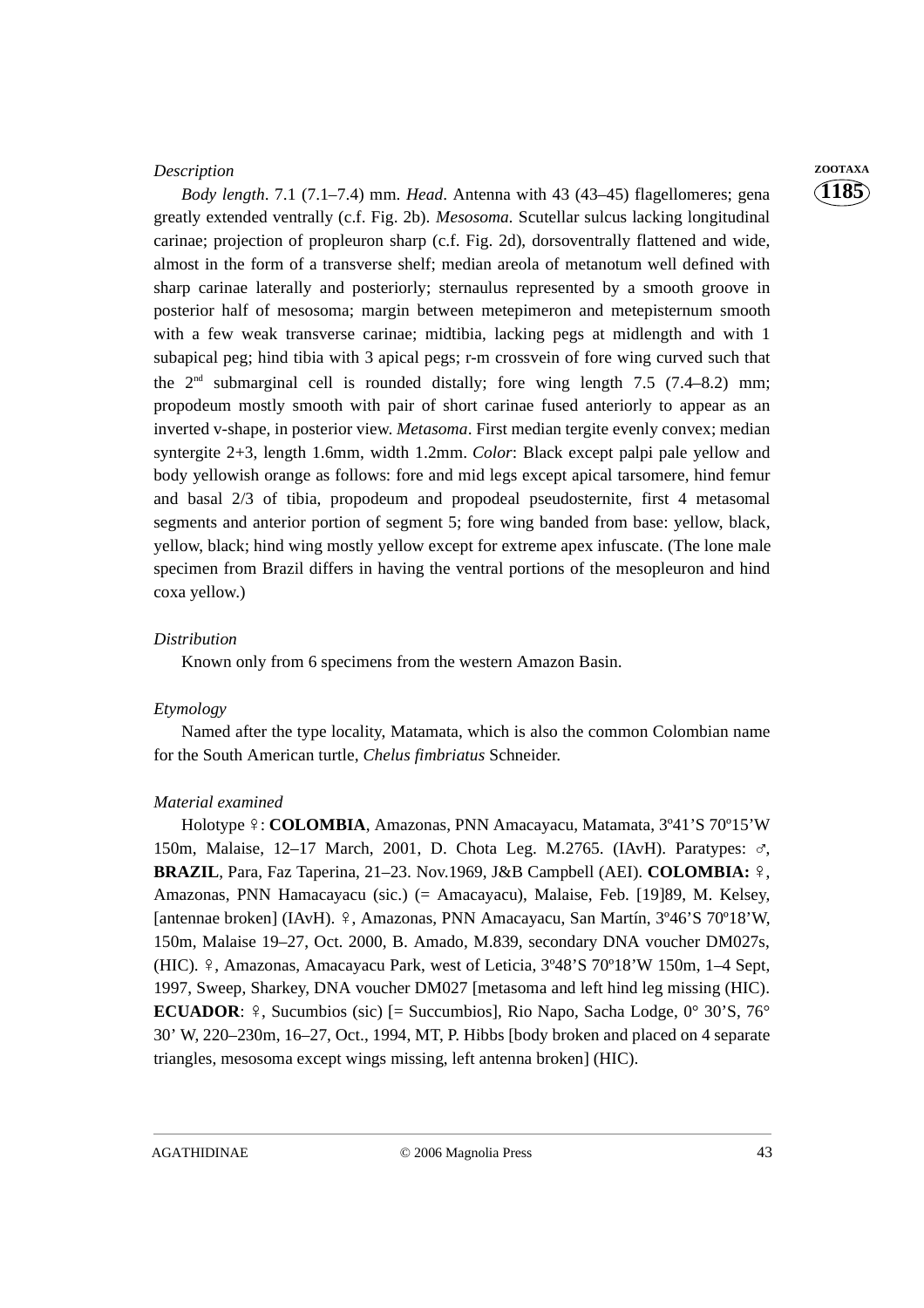## **ZOOTAXA** *Amputoearinus fernandezi* **Sharkey n. sp.**

#### *Diagnosis*

**1185**

May be distinguished from all other known members of the genus with the following combination of characters: head except all flagellomeres, pedicel and lateral surface of scape black; wings infuscate with or without pale color but lacking distinct yellow color; projection of propleuron rounded; median areola of metanotum well defined with sharp carinae laterally and posteriorly

#### *Description*

*Body length* 6.0 (5.8–6.1) mm. *Head*. Antenna with 37 (37–40) flagellomeres; gena greatly extended ventrally (c.f. Fig. 2b). *Mesosoma*. Scutellar sulcus lacking longitudinal carinae; median areola of metanotum well defined with sharp carinae laterally and posteriorly; projection of propleuron rounded, not dorsoventrally flattened; sternaulus a smooth groove in posterior 1/5 of mesosoma; margin between metepimeron and metepisternum smooth, lacking transverse carinae; midtibia with 3 or 4 (2–4) pegs at midlength, lacking subapical pegs; hind tibia with 5 (4–5) apical pegs; r-m crossvein of fore wing not distinctly curved; fore wing length 6.0 (5.8–6.0) mm; propodeum mostly smooth with pair of short carinae fused anteriorly to appear as an inverted v-shape in posterior view (sometimes reduced to a small bump). *Metasoma*. First median tergite weakly convex, almost flat; median syntergite 2+3 length 1.4 mm, width 1.2 mm. *Color*: Mostly yellow except black as follows: flagellomeres, pedicel, scape laterally, apex of mid and hind tibia, apex of midbasitarsomere, all other midtarsomeres, hind tarsus except extreme base, ovipositor sheaths, parts of terga 6–8; fore wing unevenly infuscate with some areas darker than others (from almost evenly infuscate, to infuscate with distinct clear areas behind stigma and at base of wing, to clear except for anterior margin and apex infuscate); hind wing infuscate (from completely infuscate, to clear in basal 2/3 and infuscate distally, to infuscate at midlength and clear basally and apically).

#### *Distribution*

Widespread across the Amazon, north to the Guyanas and Trinidad.

## *Etymology*

Named in honor of Fernando Fernandez for his many contributions to insect systematics in the neotropics.

#### *Material examined*

Holotype 9, **GUYANA**, Dubulay Ranch, 5°40.95'N, 57° 51.52'W, Malaise, Feb-May, 1999, Sharkey &Brown, (AEI). Paratypes: **BRAZIL**:  $\frac{9}{7}$ , Para, Baker (USNM).  $\frac{9}{7}$ , **GUYANA**, Dubulay Ranch, 5°40'954"N, 57° 51' 524"W, Malaise trap, April 16–23, 1999, M. Sharkey & B. Brown, DNA voucher # DM028 (HIC). **SURINAM**:  $\frac{9}{7}$ ,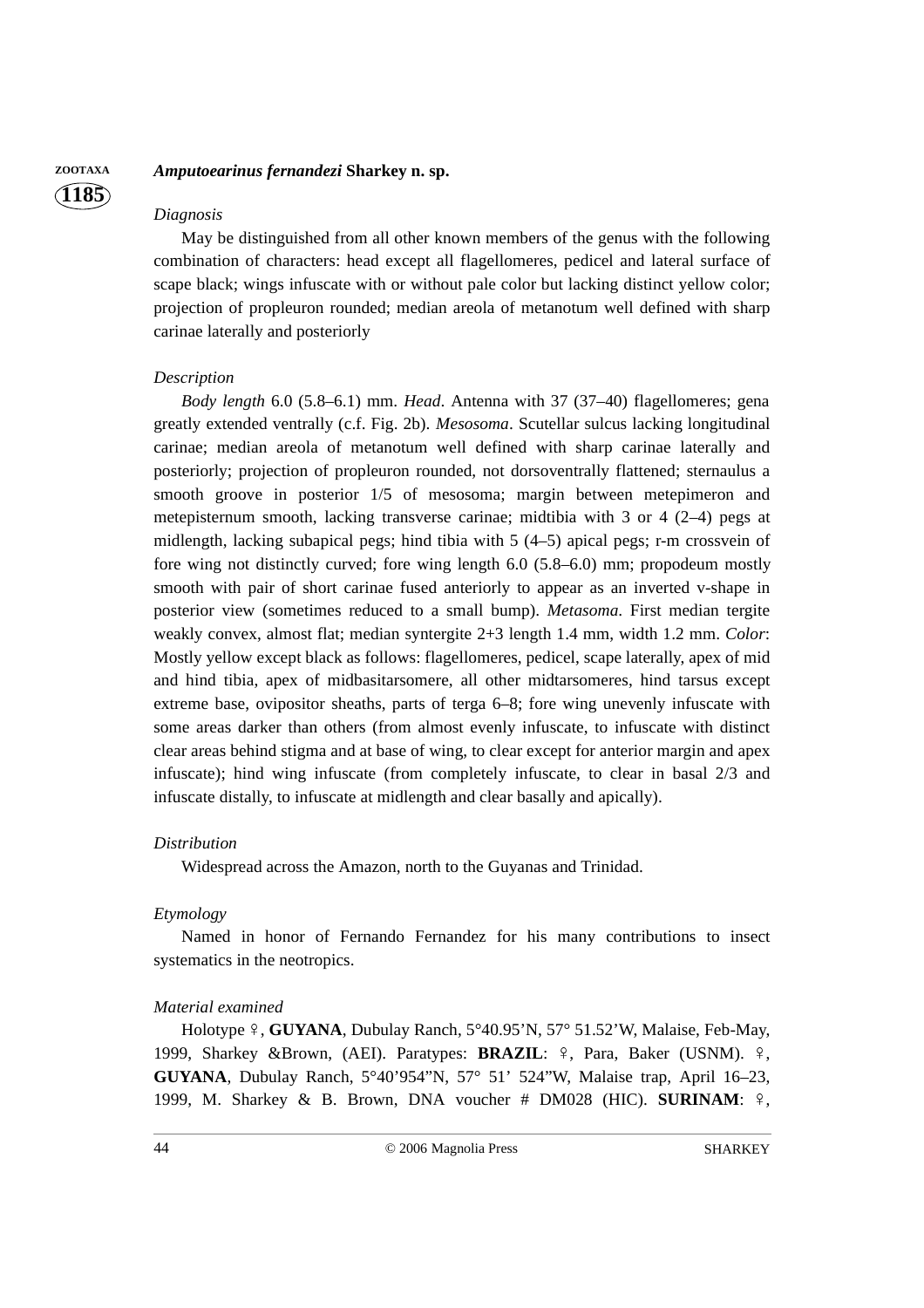Paramaribo, Plantation Ma Retraite, Jan. 10. 1964, sweep, forest, D.C. Geijskes, (RMNH). **ZOOTAXA** 9, Paramaribo, June10-13, 1963, Malaise trap, J.v. d. Vecht, (RMNH). TRINIDAD: o<sup>7</sup>, Maracas Y., July 18, 1953, [head missing], (CNCI). º, Asa Wright Nature Centre, Jan. 15, 1981, G. E. Bohart, (EMUS).

**1185**

#### *Note*

It is remarkable that the wing pattern varies considerably in this species whereas the body color is so consistent, e.g., the dark lateral patch on the scape is found in all specimens. I have not included in my species concept specimens that are very similar morphologically but that have the apical flagellomeres yellow, nor have I included similar specimens with the median areola of the metanotum lacking a distinct posterior border. I mention this because the species limits are unclear to me.

## *Austroearinus* **Sharkey n. gen.**

(Fig. 1b)

#### *Diagnosis*

*Austroearinus* can be distinguished from all other agathidine genera with the following combination of characters: tarsal claws with a basal tooth; mesoscutum unsculptured and lacking notauli; hind coxal cavities open; propleuron without projection; ovipositor as long as or longer than metasoma.

#### *Description*

*Head*: Carinae on frons lacking; interantennal space lacking two prominences separated by shallow groove; gena not extended ventroposteriorly into sharp prominence; labial palp with four segments, third segment not reduced; apical antennomere acute; antennal insertion bordered anteriorly, medially, and laterally by moderately elevated ridge. *Mesosoma*: Mesoscutum smooth; notauli lacking; posteroscutellar depression absent; median areola of metanotum well defined with sharp carinae laterally and posteriorly; propodeum from completely smooth to carinate with anterior transverse carina and with pair of longitudinal carinae enclosing large medial cell; propleuron mildly convex to flat lacking ventromedial prominence; propodeal pseudosternite poorly developed and not separating hind coxal cavities from metasomal foramen. *Legs*: Foretibia lacking pegs; foretarsal claws with quadrate basal lobe; basal lobe with tuft of pectination basally (c.f. Fig. 2c); midtibia with apical and medial pegs; hind tibia with apical pegs. *Wings*: RS + M vein incomplete and not tubular throughout, though often more complete than most genera of Agathidinae (Fig.1b); second submarginal cell triangular to weakly quadrate; 3RSb straight; hind wing r and r-m crossveins absent; CUb sometimes present as a nebulous or spectral vein. Metasoma: Median tergites smooth lacking sculpture; median tergite 1 with pair of longitudinal carinae diverging distally; median syntergite  $2 + 3$  with 1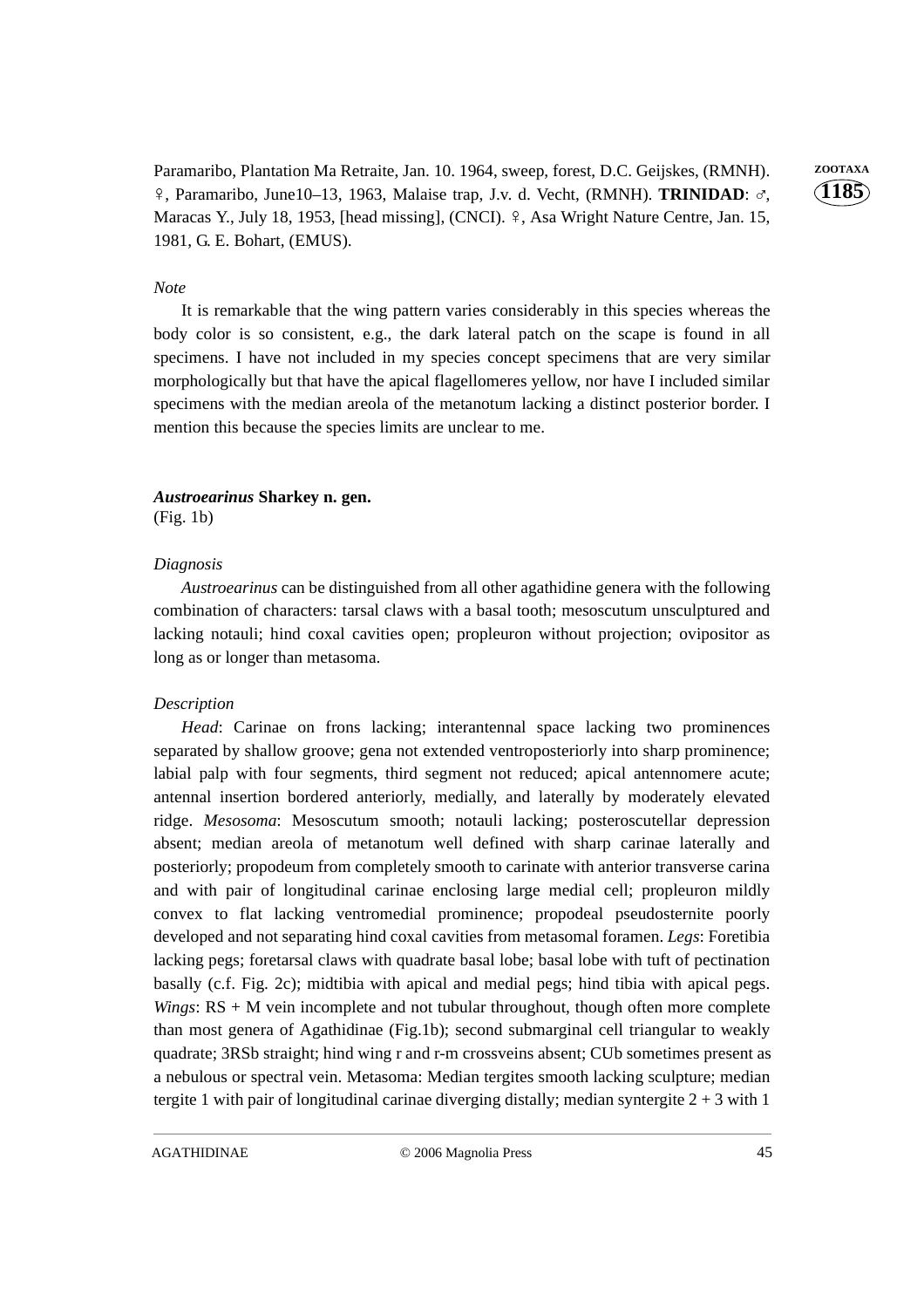**ZOOTAXA** or 2 transverse depressions, distinct grooves absent; ovipositor mildly decurved, longer than metasoma (slightly shorter than the metasoma in one species) usually as long as body.

#### *Type species*

*Bassus rufofemoratus* (Muesebeck) (Fig. 1b).

#### *Distribution*

New World, primarily Neotropical. One species, *Austroearinus rufofemoratus* **n. comb.***,* is widespread in central and eastern USA and through Central America, but the genus is far more diverse in warm tropical areas.

#### *Species diversity*

At least two species formerly placed in other agathidine genera belong here: *Austroearinus rufofemoratus*, originally placed in *Bassus* (Muesebeck 1927), and subsequently transferred to *Earinus* (Sharkey 2004); *Austroearinus unicolor* (Schrottkey) **n. comb.**, originally placed in *Orgilus* (Schrottkey 1902), but more recently considered as a member of the genus *Bassus.* The genus is extremely species rich. I estimate there to be more than 100 species and perhaps several times this number. Many species also appear to be common, for example, there has been intensive Malaise trap sampling in La Selva, Costa Rica for more than a decade (http://viceroy.eeb.uconn.edu/ALAS/ALAS.html) and, of all species of Agathidinae, *A. chrysokeras* has been the most frequently collected.

#### *Biology (Dan Janzen, pers. comm.)*

A specimen of *A. rufofemoratus* from Guanacaste Province, Costa Rica, was reared from a microlepidopteran, only identified as Tortricidae, feeding on the mature leaves of *Amyris pinnata* (Rutaceae) and living in a light silk web. The wasp larva emerged from the last instar caterpillar on 6 April 2002 and spun a strong white cocoon tightly glued to the leaf surface. This is unlike other known agathidines which spin inside the caterpillar cocoon. The wasp eclosed 9 days later, which means that all of this happened in the full dry season. The site is 280 m elevation, Lat 11.04562 Long -85.45742, and locally known as Puente Mena in the Del Oro property adjacent to the north boundary of the Area de Conservacion Guanacaste. The site lies on the interface between ACG dry forests and ACG rain forest. The entire record may be found at http://janzen.sas.upenn.edu, refer to specimen number 02-SRNP-14223.

## *Etymology*

From the Latin *australis* which means southern, referring to the southern distribution of this genus and its morphological similarity to *Earinus*.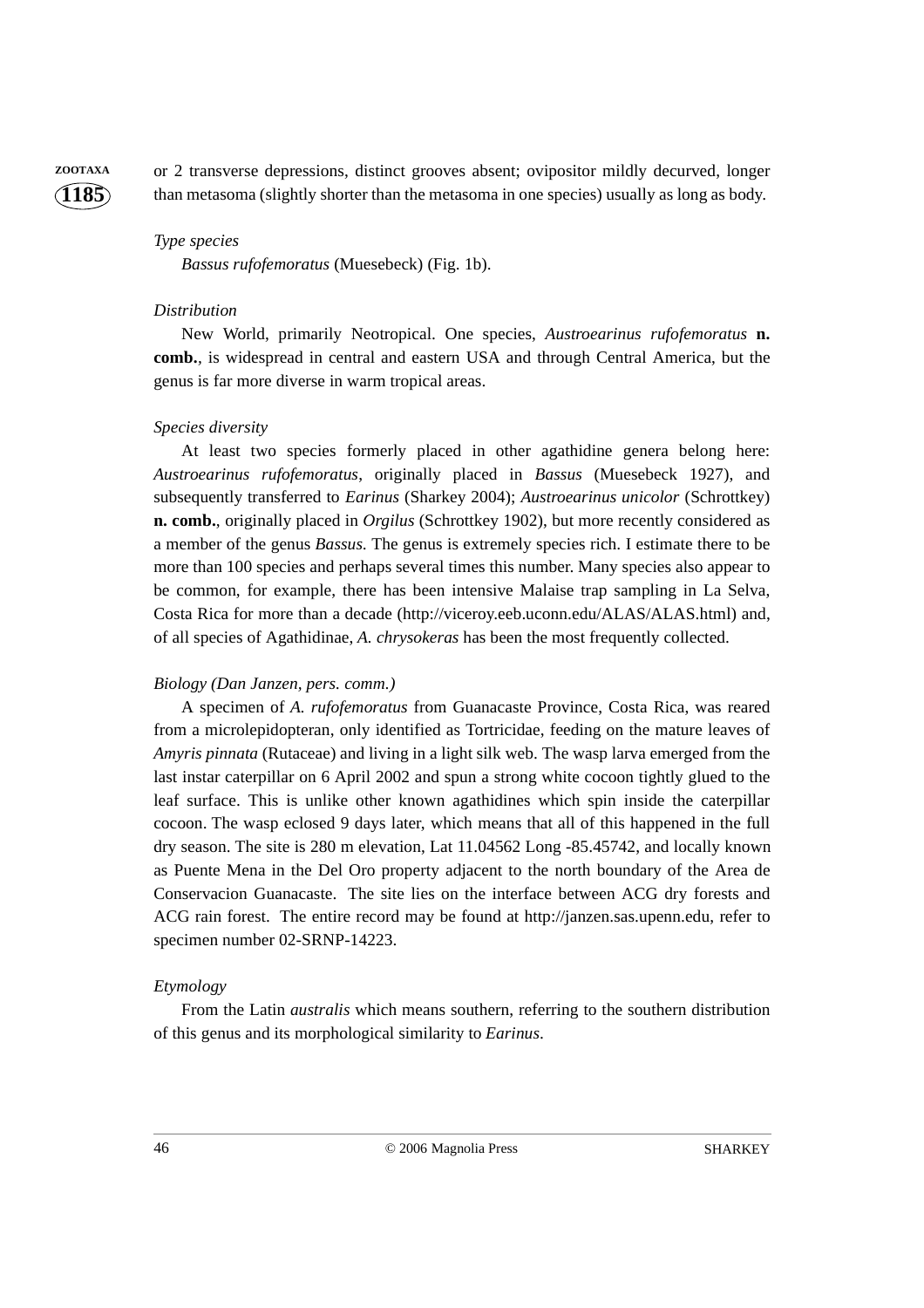## *Austroearinus chrysokeras* **Sharkey n. sp. ZOOTAXA**

#### *Diagnosis*

May be distinguished from all other known members of the genus with the following combination of characters; apical 4–6 flagellomeres yellow; propodeal areola wide and well developed, ovipositor slightly shorter than metasoma.

## *Description*

*Body length*: 4.6 mm. *Head*: Antenna with 31 (30–32) flagellomeres. *Mesosoma*: Scutellar sulcus with one median longitudinal carina; median areola of metanotum well defined with sharp carinae laterally and posteriorly; margin between metepimeron and metepisternum with three well defined transverse carinae; foretibia lacking pegs; midtibia with 1 subapical peg, and lacking pegs at midlength; hind tibia with 3 apical pegs; second cubital cell of fore wing sessile and triangular; RS+M vein of fore wing well developed, almost complete but not tubular at midlength; fore wing length 4.6 mm; propodeum with well defined median areola; areola wider anteriorly; anterior transverse carinae of propodeum well defined. *Metasoma*: First median tergite with 2 distinct lateral longitudinal carinae extending three-fifths the length of the median tergite; median syntergite 2+3 length 0.93mm, width 0.77 mm.; ovipositor length subequal to metasoma length. *Color*: Mostly yellow except black as follows: antenna (except apical 4–6 flagellomeres, yellow), tarsal claws, apex of hind tibia, and entire hind tarsus; wings evenly infuscate.

#### *Distribution*

Known only from Costa Rica.

#### *Etymology*

*chrysos* and *keras* are Greek for gold and horn respectively. The combination is a reference to the yellow tips of the antennae.

#### *Material examined*

Holotype 9, **COSTA RICA**, Heredia Prov., 50–100m, Est. Biol. La Selva, Malaise, 10°26'N 84°01'W, 10.vii.2000, (M/19/752), (INBC).

Paratypes: **COSTA RICA**: Heredia Prov.:  $\frac{9}{50}$ , 50–100m, Est. Biol. La Selva, Malaise, 10°26'N 84°01'W, 7.vii.2000, (M/19/754), (INBC). º, 50-100m, Est. Biol. La Selva, Malaise, 10°26'N 84°01'W, 2.x.2000, (M/19/758), (INBC). 2º, 50–100m, Est. Biol. La Selva, Malaise, 10°26'N 84°01'W, 18.Nov.2000, (M/19/757), (INBC). 9, 50–100m, Est. Biol. La Selva, Malaise, 10°26'N 84°01'W, 30.Oct.2000, (M/19/760) (INBC). º, Heredia, La Selva, 50–150m, 10°26'N, 84°01'W, June 2000, [DNA voucher DM26s secondary] (HIC).  $\degree$ , Heredia, La Selva 50–150m, 10°26'N, 84°01'W, June 2000, [DNA voucher DM26], (HIC). 849, Heredia, La Selva 50–150m, 10°26'N, 84°01'W, with the following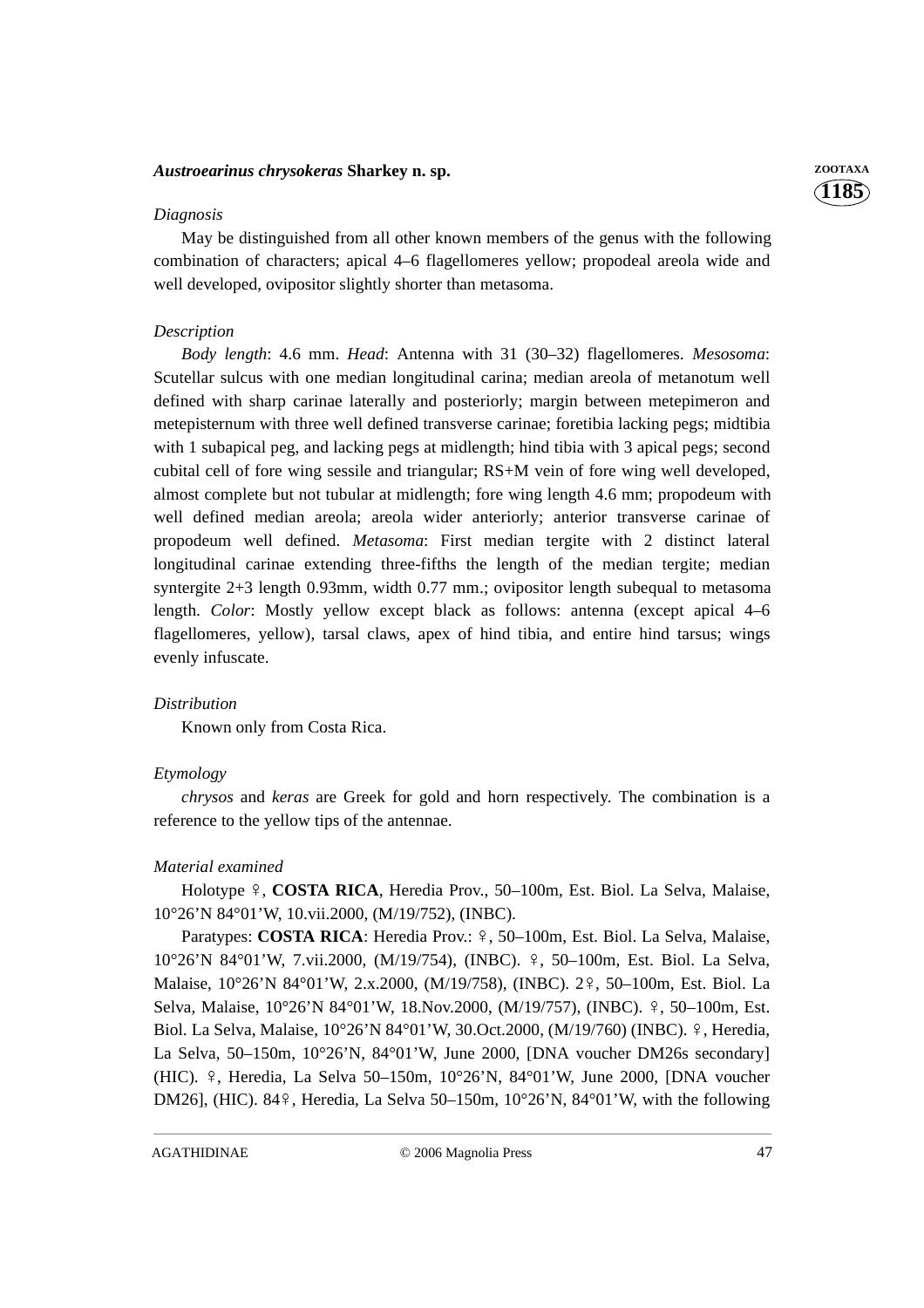zootaxa dates: Feb. 1994 (2º), Mar. 1994 (1º), Apr. 1994 (2º), Dec. 1995 (1º), Nov. 1995 (2º), Oct. 1995 (1º), Sept.1995 (2º)Jan. 1996 (6º), April 1996 (3º), Mar. 1996 (13º), May 1996 (13º), June 1996 (2º), Feb. 1996 (5º), Mar. 1998 (4º), Apr. 1998 (7º), May 1998  $(5\frac{9}{9})$ , Feb. 1998 (1 $\frac{9}{9}$ ), Jan. 1998 (1 $\frac{9}{9}$ ), May 1993 (2 $\frac{9}{9}$ ), June 1993 (7 $\frac{9}{9}$ ), Apr. 1993 (2 $\frac{9}{9}$ ), July 1993 (5º), Sept. 1993 (1º) (INBC, AEI, HIC). 2º, Prov. Limon, Sector, Cerro Cocori, Fca. de E. Rojas, 150m. May 5-June 5 1992 and April, 1992, Malaise (INBC).  $2\frac{9}{3}$ , Puntarenas Golfito, Est. Agujas, 300m, x.2000, Malaise, J. Azofeia, L\_S\_526550\_276750 #60078 (INBC). 2º, Golfito, P.N. Corcovado, Send. Sirena, 100m, viii.2000, Malaise, J. Azofeia, L\_S\_514200\_276500 #58151 (INBC). º, Golfito, P.N. Corcovado, Est. Los Palos, Send. a Sirena, 70m, viii.2000, Malaise, J. Azofeia, L\_S\_509200\_275700 #58149 (INBC).  $\frac{9}{7}$ , Golfito, P.N. Corcovado, E. Sirena S. Rio Claro (Parte Alta), 1–100m, ix.1991, G. Fonseca, Malaise, LS 508300 270500 #7453, (HIC).

## *Austroearinus melanopodes* **Sharkey n. sp.**

## *Diagnosis*

Female. May be distinguished from all other known members of the genus with the following combination of characters: Legs excluding coxae and fore and mid tarsi, partly or entirely melanic, at least the fore femora melanic. Vertex of head melanic at least in part, contrasting with lower face and gena which are yellow. Median tergite 1 of metasoma with two sharp carinae.

## *Description*

Female. *Body length*: 4.6 mm. *Head*: Antenna with 32 flagellomeres. *Mesosoma*: Scutellar sulcus with one median longitudinal carina; median areola of metanotum well defined, with sharp carinae laterally and posteriorly, not deeply excavated; margin between metepimeron and metepisternum with three or four weak transverse carinae; foretibia lacking pegs; midtibia with 2 subapical pegs, and two pegs at midlength; hind tibia with 7 apical pegs; second cubital cell of fore wing sessile and triangular; RS+M vein of fore wing poorly developed, mostly absent; fore wing length 4.4 mm; propodeum with long narrow median areola, not distinctly wider anteriorly, anterior transverse carinae barely indicated laterad areola. *Metasoma*: First median tergite with 2 sharp lateral longitudinal carinae extending three-fifths length of median tergite; median syntergite 2+3 length 0.94mm, width 0.67 mm; ovipositor as long as body. *Color*: Mostly yellow except black as follows: antenna, parts of frons and face, all femora and tibiae, hind coxa apicolaterally, hind trochanter, hind tarsus; wings evenly infuscate.

Male. Unknown

## *Distribution*

Known only from Costa Rica.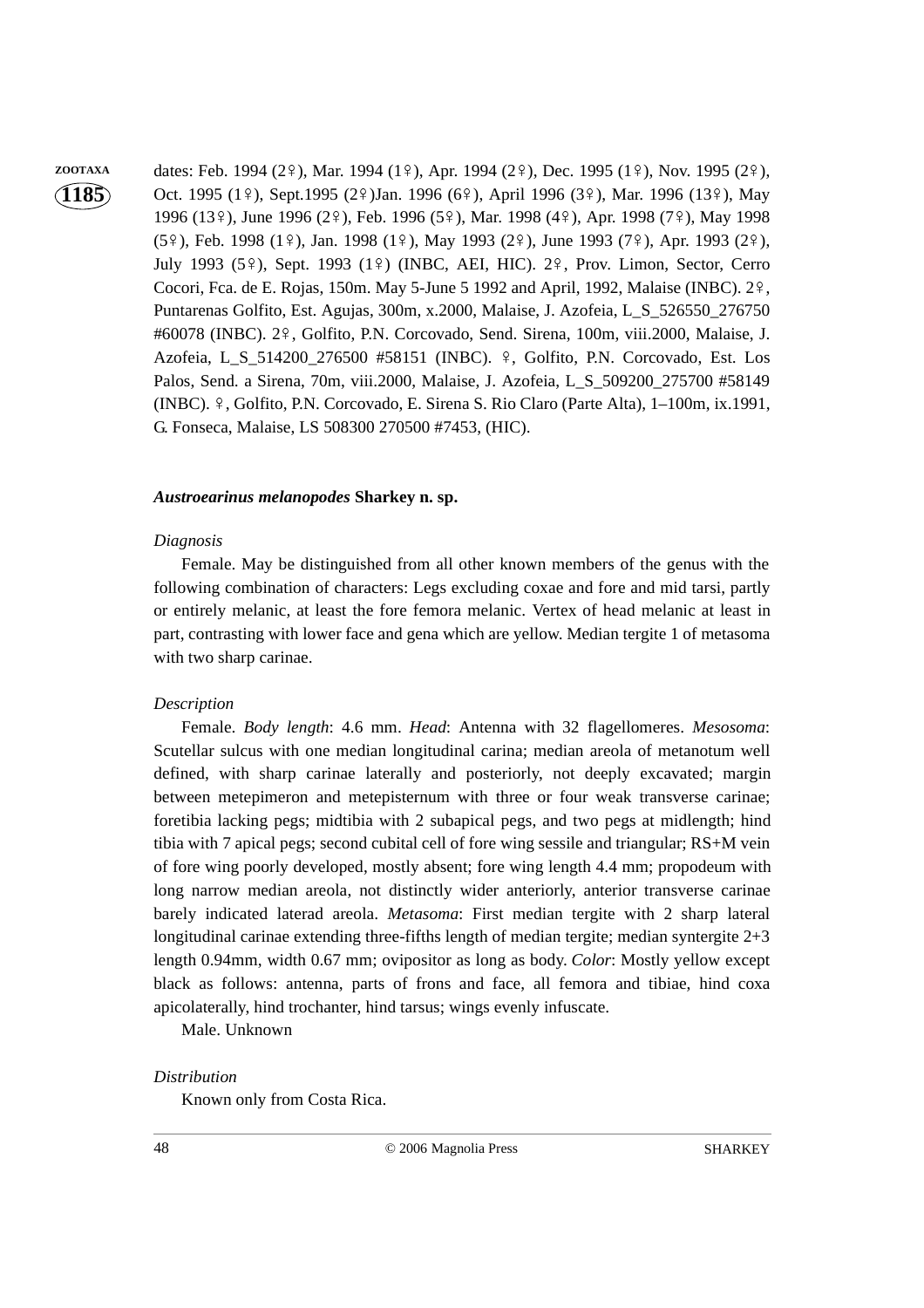

**FIGURE 2.** *Amputoearinus* sp. a) dorsal head. b) Lateral head showing expanded gena. c) Lateral hind claw showing basal pectination. d) Lateral prothorax showing projection on propleuron.



**FIGURE 3.** *Amputoearinus* sp. a) Dorsal metasomal tergum one. b) Dorsal metasomal syntergum 2+3 showing strong transverse grooves. c) dorsal propodeum.

**1185 ZOOTAXA**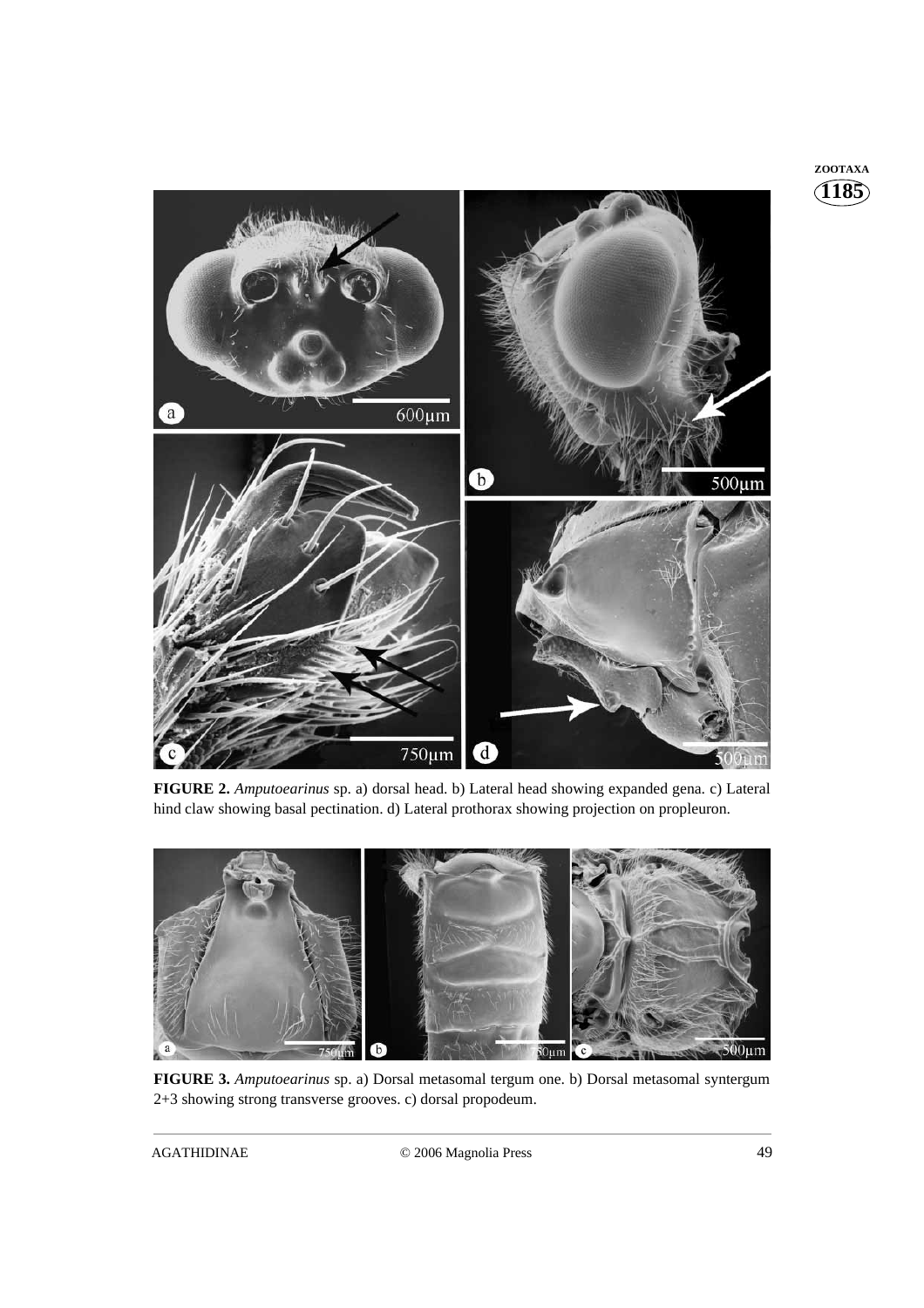## **ZOOTAXA** *Etymology*

**1185**

From the Greek words for black and feet, in reference to the predominately black legs that, in combination with the pale body, are distinguishing features of this species.

## *Material examined*

Holotype 9, **COSTA RICA**, Puntarenas Prov., Golfito, Sector Los Patos, Rio Rincón, 200m., Malaise, 22–23. Feb.2000, L\_S\_278700\_561700\_ #59843, DNA voucher DM033 (INBC).

#### **Acknowledgements**

Support was provided by NSF grants EF-0337220 and DEB-0205982 to M. Sharkey, and DEB-0072702 (Alas Project). Thanks to the curators that supplied specimens: Dr. David Wahl, Dr. Henri Goulet, Dr. James Pitts, Ms. Diana Arias, Ms. Carolina Godoy, Dr. Kees van Achterberg, and Dr. David Smith. Katja Seltmann took photographs and compiled the plates. Thanks to two anonymous reviewers. Special thanks to Dr. Dan Janzen, DEB-0072730, for the biological information on the two new genera. This is paper 05-08-116 of the Kentucky Agricultural Experimental Station.

#### **References cited**

- Dondale, C.D. (1954) Biology of *Agathis laticinctus* (Cress.) (Hymenoptera: Braconidae), a parasite of the eye-spotted bud moth, in Nova Scotia. *The Canadian Entomologist.* 86(1), 40–44.
- Janzen, D.H., Sharkey, M.J., & Burns J.M. (1998) Parasitization biology of a new species of Braconidae (Hymenoptera) feeding on larvae of Costa Rican dry forest skippers (Lepidoptera: Hesperiidae: Pyrginae). *Tropical Lepidoptera*. 9 (Supp. 2), 33–41.
- Muesebeck, C.F.W. (1927) A revision of the parasitic wasps of the subfamily Braconinae occurring in America north of Mexico. *Proceedings of the United States National Museum*. 69(2642), 1–73.
- Odebiyi, J. & Oatman E.R. (1972) Biology of *Agathis gibbosa* (Hymenoptera: Braconidae), a primary parasite of the potato tuberworm. *Annals of the Entomological Society of America.* 65(5), 1104–1114.
- Odebiyi, J. & Oatman E.R. (1977) Biology of *Agathis unicolor* (Schrottky) and *Agathis gibbosa* (Say) (Hymenoptera: Braconidae), primary parasites of the potato tuberworm. *Hilgardia*. 45(5), 123–151.
- Pucci, T, & Sharkey M. J. (2004) A revision of *Agathirsia* Westwood (Hymenoptera: Braconidae: Agathidinae) with notes on mouthpart morphology. *Journal of Hymenoptera Research.* 13, 64–107.
- Sarmiento, C.E., Sharkey, M.J., & Janzen D.H. (2004) The first gregarious species of the Agathidinae (Hymenoptera: Braconidae). *Journal of Hymenoptera Research.* 13, 295–301.
- Sarmiento, C.E. & Sharkey M.J. (2005) On the status of some species of Braconidae (Hymenoptera) described by J. C. Fabricius and the synonymy of *Dichelosus* Szépligeti with *Coccygidium* De Saussure. *Zootaxa.* 1067, 59–68.